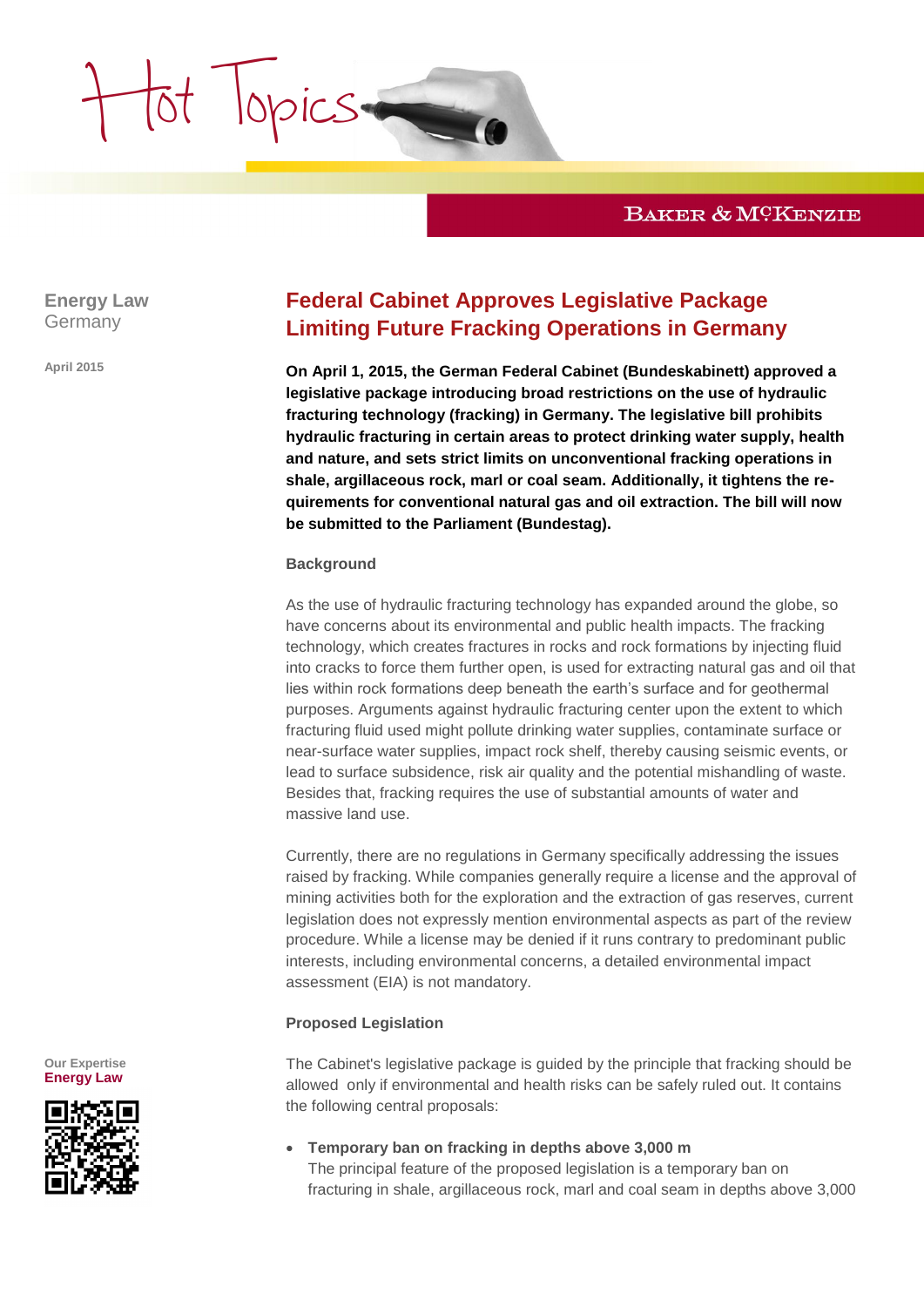meters (so-called unconventional fracking). This ban is justified by the fact that there is no experience in Germany on the potential environmental effects of such unconventional fracking. Therefore, only scientifically supported test drilling for the purpose of exploring the environmental effects of such drilling will be permitted, and only if the fracturing fluid does not pollute drinking water supplies. The Federal Government plans to create an independent committee of experts to observe the scientific test drillings and to evaluate the results in yearly reports, beginning in 2018. Based on the committee's evaluations, unconventional fracking in specified rock formations may be allowed in the future.

# **Ban on hydraulic fracturing in water-sensitive areas, nature conservation areas and Natura 2000 conservation areas**

Hydraulic fracturing in specific, water-sensitive areas will be prohibited. The ban on fracking includes areas such as water and medicinal springs protection zones, and lakes and dams relevant for public drinking water supply. The individual German States are given authority to expand this ban to include areas relevant for the supply of natural mineral water sources, water intake zones for the production of beverages and coal mining areas.

Furthermore, fracking operations will be generally prohibited in national nature conservation areas (national parks, nature preserves) and European Natura 2000 conservation areas.

# **Mandatory environmental impact assessment**

An environmental impact assessment will be mandatory in all approval procedures for deep drilling activities for gas, oil or geothermal energy using the fracking technology. This requirement relates to both conventional and unconventional fracking and aims to guarantee complete transparency and a greater public participation in the approval process.

# **Publication and reporting requirements**

Where fracking operations are allowed, they will be subject to strict publication and reporting requirements, e.g. regarding the substances and materials used.

# **Stricter liability for mining damages**

The proposed "Act on the Extension of Liability for Mining Damages to Borehole Drilling and Caverns" strengthens the position of persons affected by mining damages. In the case of mining damages which can be attributed to fracking or deep drillings, the affected persons do not need to prove that their individual damages were caused by the fracking method, as would be the case under general liability rules. The proposed act reverses the burden of proof, meaning that the company using the fracking method will need to prove that the damage was not caused by this method in order to exclude liability.